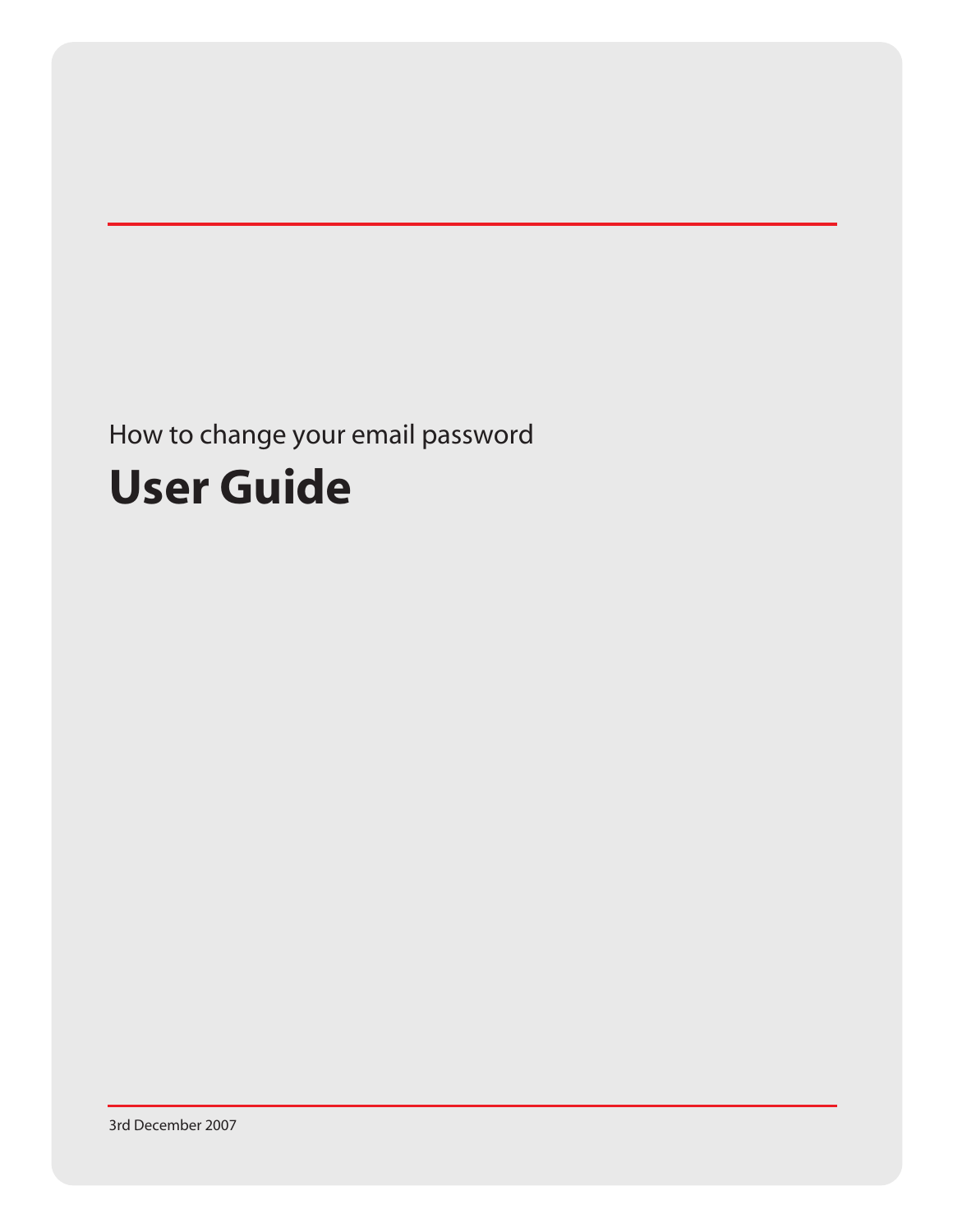#### **Introduction**

There are two main sections to this article, the first section will show how to change your mailbox password online, the second will show you how to connect to the mailbox with these new details.

# **Changing your mailbox password online**

During this period we have made a control panel available online for your use.

**Step 1.** In your internet browser, go to *mcp.livemail.co.uk*. This is where you can login to your Mailbox Control Panel.

| Log in to configure your mailbox                           |                                                            |       |
|------------------------------------------------------------|------------------------------------------------------------|-------|
| Please enter your full email address and mailbox password. |                                                            |       |
| <b>Fmail address</b><br>Mailbox password                   | This is the same password you<br>use to access your email. | Loa i |
|                                                            |                                                            |       |

- **Step 2.** Login to your *Mailbox Control Panel* using your email address and your current mailbox password.
- **Step 3.** Once logged in, you will see the following tabs available to edit information and modify your settings. The tabs are not necessarily the same for all mailboxes, as the administrator of your domain will have chosen which of these to make available to you.
- **Step 4.** Click the **Change mailbox password** link in the *Administration* tab.
- **Step 5.** To change your password, enter and confirm your new password in the text boxes provided, then click Save Changes.

| Administration | Access details                            | Sparn filtering                                                                                                                                             | SMS alerts              | Personal details                                                                        |
|----------------|-------------------------------------------|-------------------------------------------------------------------------------------------------------------------------------------------------------------|-------------------------|-----------------------------------------------------------------------------------------|
|                | Mailbox usage                             | Autoreply message                                                                                                                                           | <b>Email forwarding</b> | Change mailbox password                                                                 |
|                | Change mailbox password                   |                                                                                                                                                             |                         |                                                                                         |
|                |                                           |                                                                                                                                                             |                         | Change the password used to access this mailbox. This will also change the password you |
|                | use to access this mailbox control panel. |                                                                                                                                                             |                         |                                                                                         |
|                |                                           | Enter a new password, confirm it and then click Save changes.                                                                                               |                         |                                                                                         |
|                |                                           |                                                                                                                                                             |                         |                                                                                         |
|                | New password:                             |                                                                                                                                                             |                         |                                                                                         |
|                | Confirm new password:                     | **********                                                                                                                                                  |                         |                                                                                         |
|                |                                           | Your password must be 6-32 alphanumeric characters.                                                                                                         |                         |                                                                                         |
|                |                                           | Important: It may take up to 10 minutes for the password change to take effect.<br>This will also change the password you use to access this control panel. |                         |                                                                                         |
|                |                                           |                                                                                                                                                             |                         |                                                                                         |
|                |                                           |                                                                                                                                                             |                         | Save changes                                                                            |
|                |                                           |                                                                                                                                                             |                         |                                                                                         |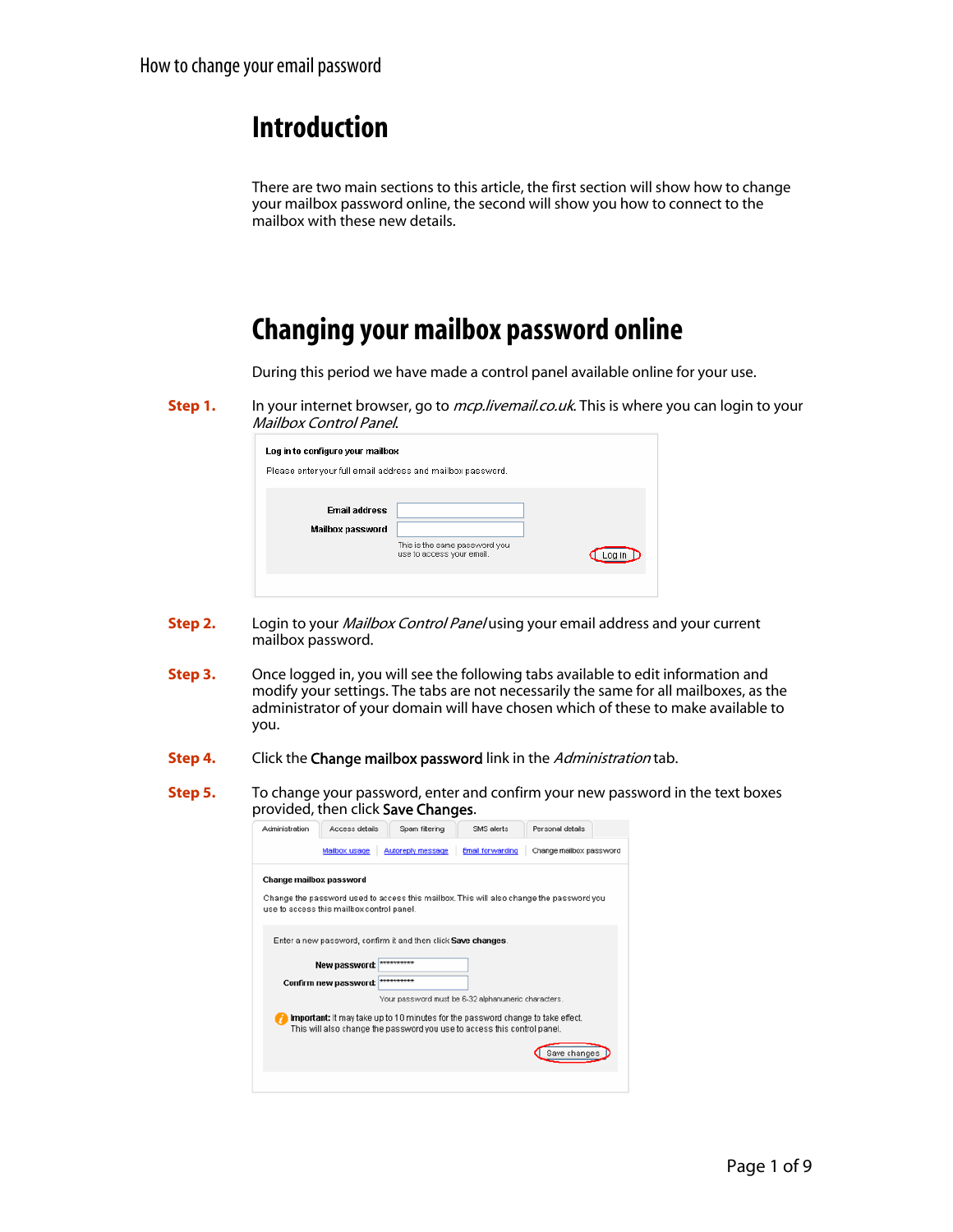Quick tip: It can take up to ten minutes for your password change to become effective.

**Step 6.** You will receive confirmation that the password has been changed.

Important: It may take up to 10 minutes for the password change to take effect.

Your mailbox password has now been changed. If you use webmail to access your emails you will now need to use your new email password to access webmail.

### **Changing the password in your email software**

If you use email software to connect to your mailbox, this password will also need to be changed. The next time you attempt to connect to the mailbox you should be prompted for your mailbox password. Enter your new password in the text box provided and you will be able to send and receive emails as normal. However, if you want to manually change your password the rest of this guide will show you how.

Depending on the email software you are using, the process is slightly different. Each page of the guide covers different email software, just skip to the page relevant to you.

- [Outlook Express……………………Page 3](#page-3-0)
- [Windows Mail……………………....Page 4](#page-4-0)
- [Outlook 2003………………………Page 5](#page-5-0)
- [Outlook 2007………………………Page 6](#page-6-0)
- [Thunderbird………………………..Page 7](#page-7-0)  • [Mac mail………………………….....Page 8](#page-8-0)
- [Entourage for Macs ………………..Page 9](#page-9-0)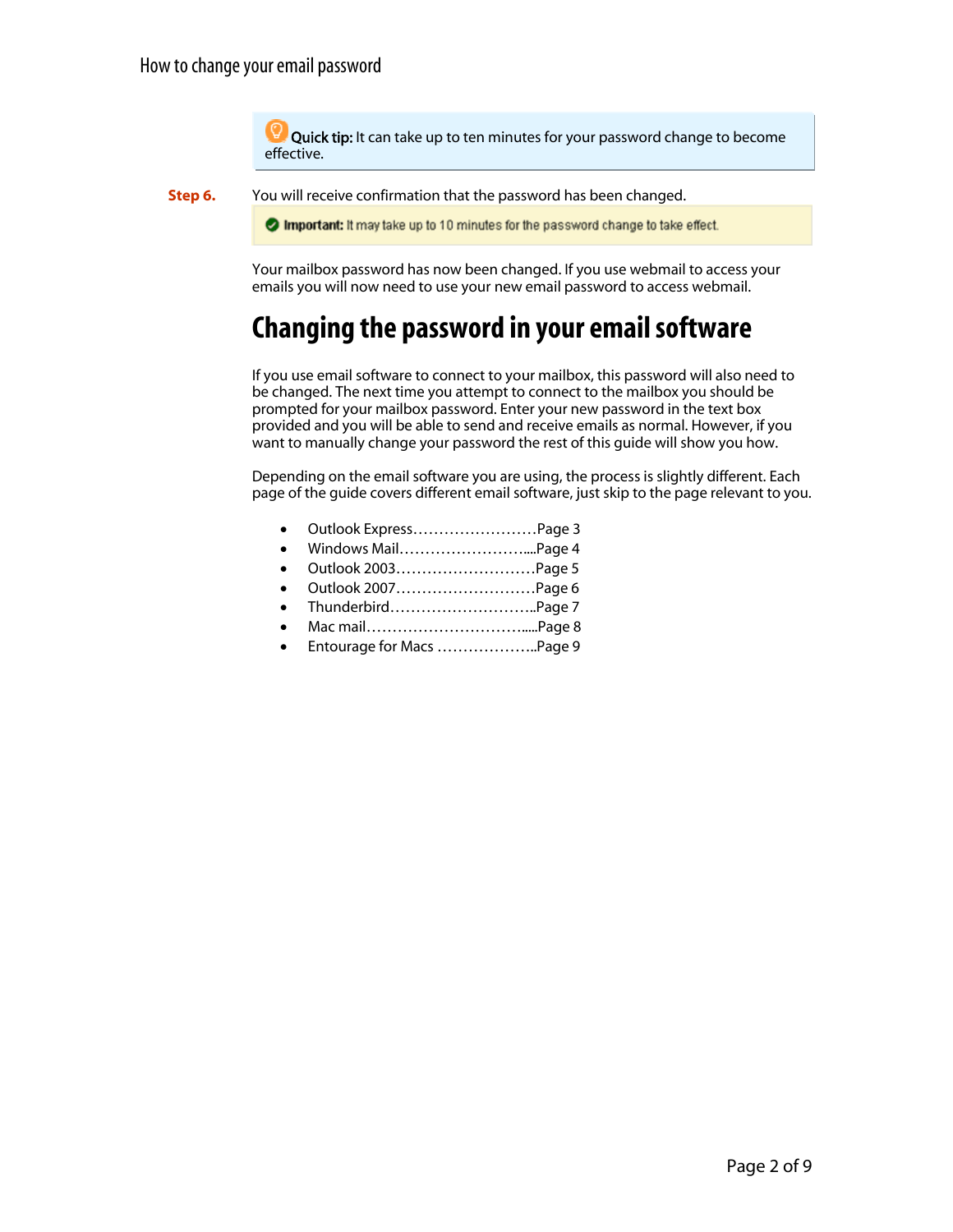# **Outlook Express**

- <span id="page-3-0"></span>**Step 1.** Open Outlook Express.
- **Step 2.** Click Tools, then **Accounts** in the drop down menu.
- **Step 3.** Select the *mail* tab, then highlight your email account and click Properties.



- **Step 4.** A new window will open. Select the *Servers* tab.
- **Step 5.** Enter your new password in the text box provided, and click Apply to make the change.

| bobsdomain.co.uk Properties                           |
|-------------------------------------------------------|
| Servers<br>General<br>Connection<br>Security Advanced |
| Server Information                                    |
| POP3<br>My incoming mail server is a<br>server.       |
| mail.bobsdoman.co.uk<br>Incoming mail (POP3):         |
| smtp.bobsdomain.co.uk<br>Outgoing mail (SMTP):        |
| Incoming Mail Server                                  |
| bob@bobsdomain.co.uk<br>Account name:                 |
| Password:<br>.                                        |
| Remember password                                     |
| Log on using Secure Password Authentication           |
| Outgoing Mail Server                                  |
| $\vee$ My server requires authentication<br>Settings  |
|                                                       |
|                                                       |
|                                                       |
| OK<br>Cancel<br>Apply                                 |

**Step 6.** Click OK then Close to close the account settings window and return you to Outlook Express.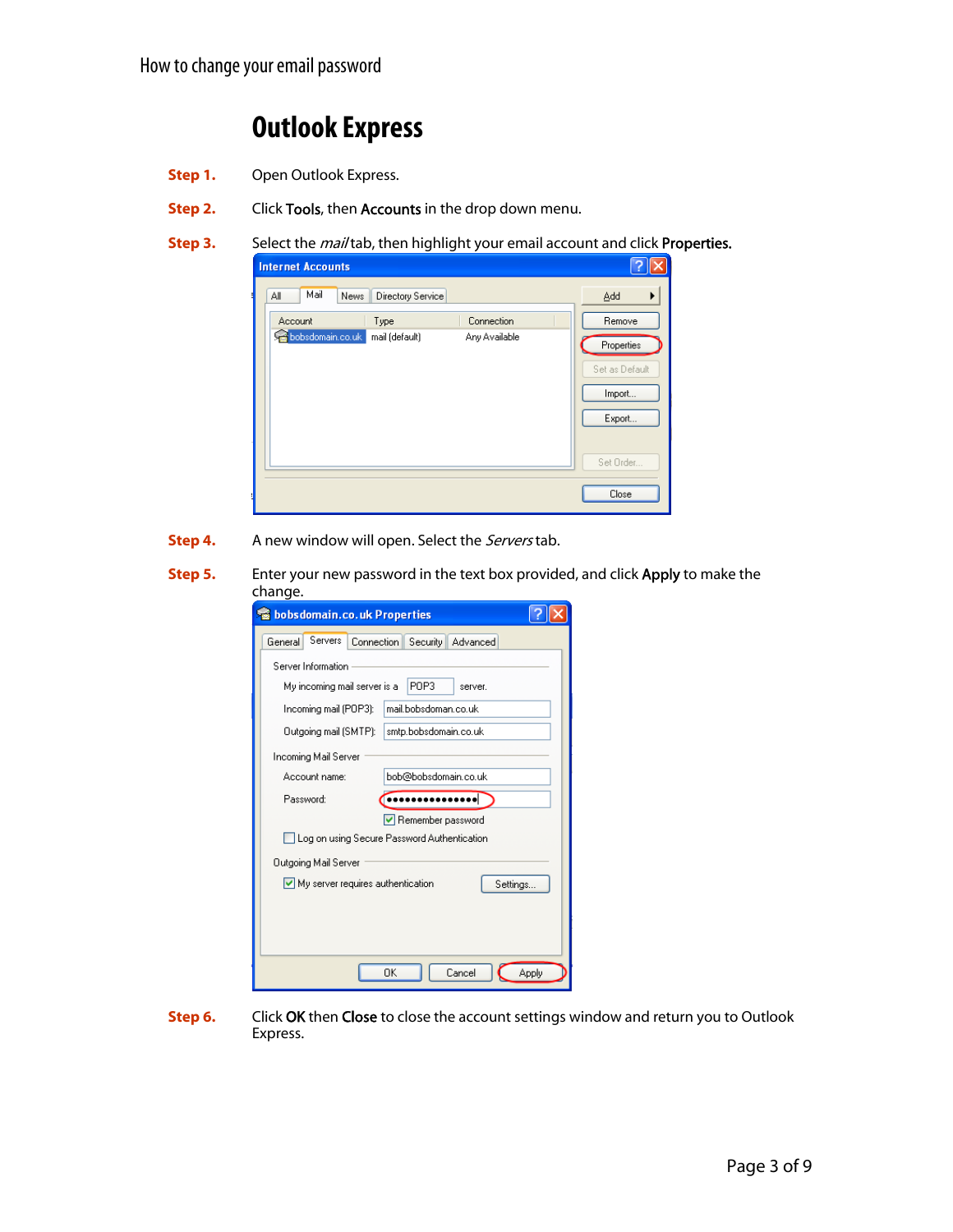### **Windows Mail**

- <span id="page-4-0"></span>**Step 1.** Open Windows mail.
- **Step 2.** Click Tools, then Accounts in the drop down menu.
- **Step 3.** Highlight your email account, then click Properties.



**Step 4.** Enter your new password in the text box provided, and click Apply to save the changes.

| General | Servers              | mail.bobsdomain.co.uk Properties<br>Connection | Security | Advanced              |         |          |  |       |
|---------|----------------------|------------------------------------------------|----------|-----------------------|---------|----------|--|-------|
|         | Server Information   |                                                |          |                       |         |          |  |       |
|         |                      | My incoming mail server is a                   |          | POP3                  | server. |          |  |       |
|         |                      | Incoming mail (POP3):                          |          | mail.bobsdomain.co.uk |         |          |  |       |
|         |                      | Outgoing mail (SMTP):                          |          | smtp.bobsdomain.co.uk |         |          |  |       |
|         | Incoming Mail Server |                                                |          |                       |         |          |  |       |
|         | E-mail username:     |                                                |          | bob@bobsdomain.co.uk  |         |          |  |       |
|         | Password:            |                                                |          |                       |         |          |  |       |
|         |                      |                                                |          | Remember password     |         |          |  |       |
|         |                      | Log on using Secure Password Authentication    |          |                       |         |          |  |       |
|         | Outgoing Mail Server |                                                |          |                       |         |          |  |       |
|         |                      | V My server requires authentication            |          |                       |         | Settings |  |       |
|         |                      |                                                |          |                       |         |          |  |       |
|         |                      |                                                |          |                       |         |          |  |       |
|         |                      |                                                |          |                       |         |          |  |       |
|         |                      |                                                |          |                       | OK      | Cancel   |  | Apply |

**Step 5.** Click OK, then Close to close the account windows and return to Windows Mail.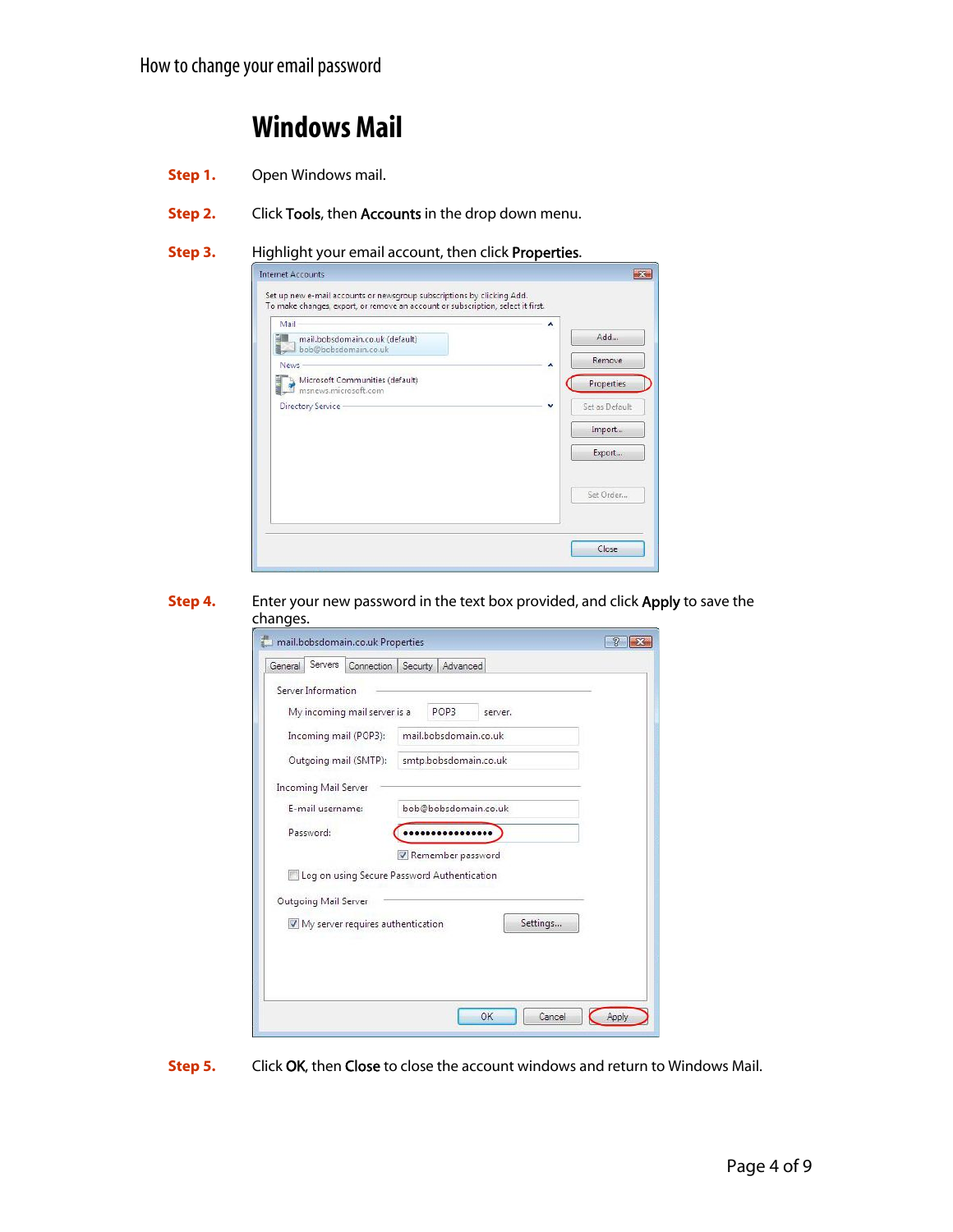# **Outlook 2003**

- <span id="page-5-0"></span>**Step 1.** Open Outlook 2003.
- **Step 2.** Click Tools, then E-mail Accounts in the drop down menu.
- **Step 3.** Select button marked View or change existing email accounts and click Next.

#### **Step 4.** Highlight your email account and click Change.

|                                                                   | Outlook processes e-mail for these accounts in the following order: |                                                                   |
|-------------------------------------------------------------------|---------------------------------------------------------------------|-------------------------------------------------------------------|
| Name<br>mail.bobsdomain.co.uk                                     | Type<br>POP/SMTP (Default)                                          | Change<br>Add<br>Remove<br>Set as Default<br>Move Up<br>Move Down |
| Deliver new e-mail to the following location:<br>Personal Folders | v.<br>New Outlook Data File                                         |                                                                   |

**Step 5.** Enter your new password in the text box provided and click **Next** to save the changes.

| <b>E-mail Accounts</b>   |                                        |                                                                                                         |                       |        |
|--------------------------|----------------------------------------|---------------------------------------------------------------------------------------------------------|-----------------------|--------|
|                          | <b>Internet E-mail Settings (POP3)</b> | Each of these settings are required to get your e-mail account working.                                 |                       |        |
| <b>Hser Information</b>  |                                        | <b>Server Information</b>                                                                               |                       |        |
| Your Name:               | bob                                    | Incoming mail server (POP3):                                                                            | mail.hobsdomain.co.uk |        |
| E-mail Address:          | bob@bobsdomain.co.uk                   | Outgoing mail server (SMTP);                                                                            | smtp.bobsdomain.co.uk |        |
| <b>Logon Information</b> |                                        | <b>Test Settings</b>                                                                                    |                       |        |
| User Name:               | bob@bobsdomain.co.uk                   | After filling out the information on this screen, we<br>recommend you test your account by clicking the |                       |        |
| Password:                | ****************                       | button below. (Requires network connection)                                                             |                       |        |
|                          | Remember password                      | Test Account Settings                                                                                   |                       |        |
| Authentication (SPA)     | Log on using Secure Password           |                                                                                                         | More Settings         |        |
|                          |                                        | $<$ Back                                                                                                | Next                  | Cancel |

**Step 6.** Click Finish to close the window and return to Outlook 2003.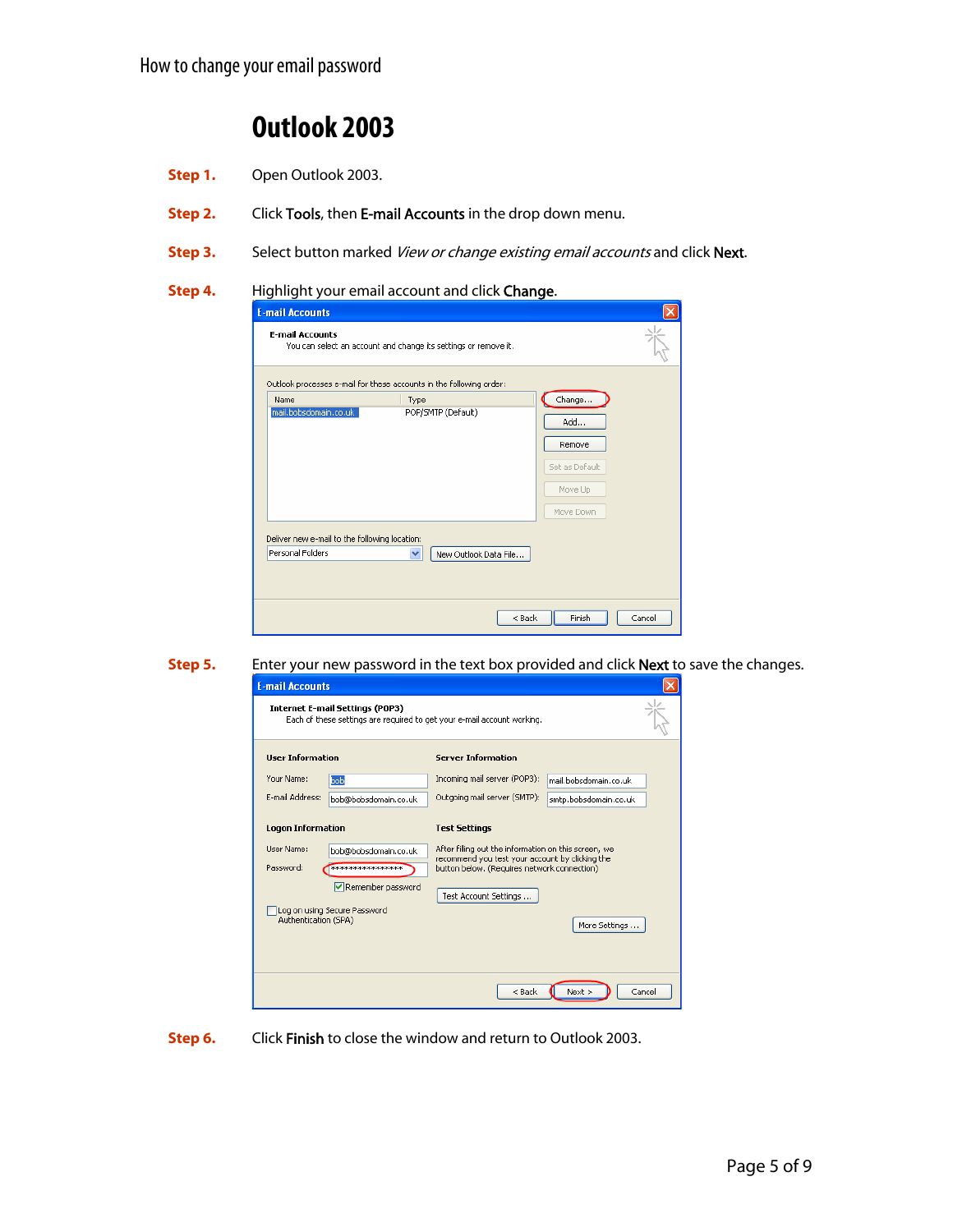# **Outlook 2007**

- <span id="page-6-0"></span>**Step 1.** Open Outlook 2007.
- **Step 2.** Click Tools then Account Settings in the drop down menu.
- **Step 3.** Select the *E-mail* tab, then highlight your email account and click **Change**.



**Step 4.** Enter your new mailbox password in the text box provided and click Next.

| <b>Change E-mail Account</b>    |                                                                         |                                                                                                |
|---------------------------------|-------------------------------------------------------------------------|------------------------------------------------------------------------------------------------|
| <b>Internet E-mail Settings</b> | Each of these settings are required to get your e-mail account working. |                                                                                                |
| <b>User Information</b>         |                                                                         | <b>Test Account Settings</b>                                                                   |
| Your Name:                      | bob                                                                     | After filling out the information on this screen, we                                           |
| E-mail Address:                 | bob@bobsdomain.co.uk                                                    | recommend you test your account by clicking the<br>button below. (Requires network connection) |
| <b>Server Information</b>       |                                                                         |                                                                                                |
| Account Type:                   | POP3                                                                    | Test Account Settings                                                                          |
| Incoming mail server:           | mail.bobsdomain.co.uk                                                   |                                                                                                |
| Outgoing mail server (SMTP):    | smtp.bobsdomain.co.uk                                                   |                                                                                                |
| <b>Logon Information</b>        |                                                                         |                                                                                                |
| User Name:                      | bob@bobsdomain.co.uk                                                    |                                                                                                |
| Password:                       | ****************                                                        |                                                                                                |
|                                 | Remember password                                                       |                                                                                                |
|                                 | Require logon using Secure Password Authentication (SPA)                | More Settings                                                                                  |
|                                 |                                                                         | $<$ Back<br>Next<br>Cancel                                                                     |

**Step 5.** Click Finish to save your changes, then Close to return you to Outlook 2007.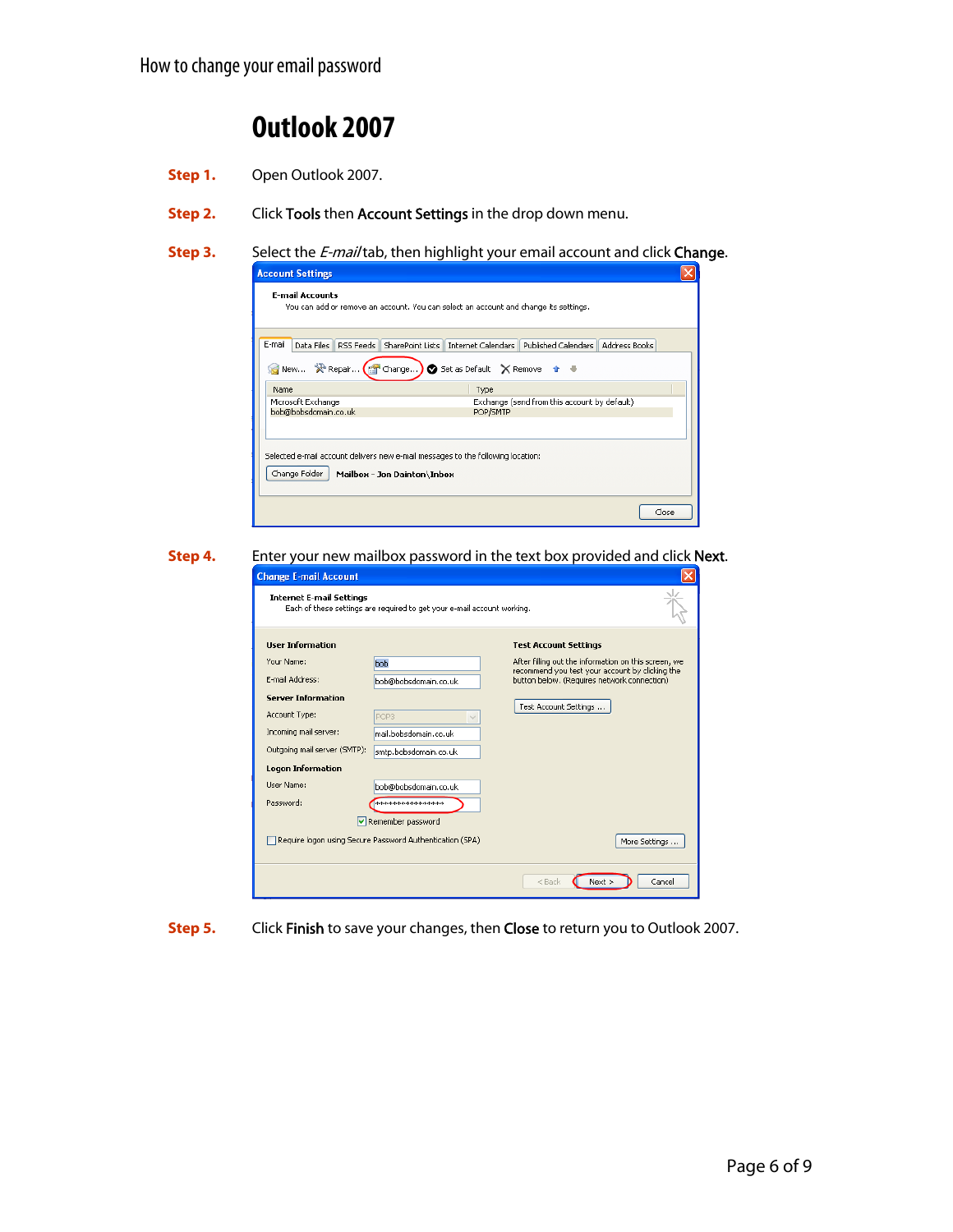# **Thunderbird**

- <span id="page-7-0"></span>**Step 1.** Open Thunderbird.
- **Step 2.** Click Tools, then Options from the drop down menu.
- **Step 3.** Click the icon marked **Privacy** at the top of the screen, and click on the *Passwords* tab.

| <b>Options</b>                                                                                                                                                                                                             |               |             |         |    |                                               |          |
|----------------------------------------------------------------------------------------------------------------------------------------------------------------------------------------------------------------------------|---------------|-------------|---------|----|-----------------------------------------------|----------|
| General                                                                                                                                                                                                                    | 47<br>Display | Composition | Privacy |    | Attachments                                   | Advanced |
| Junk Email Scams Anti-Virus Passwords<br>Thunderbird can remember password information for all of your accounts so you do not<br>need to re-enter your login details.<br>Use a master password to entrypt stored passwords |               |             |         |    |                                               |          |
| When set, the Master Password protects all your<br>passwords - but you must enter it once per session.                                                                                                                     |               |             |         |    | Set Master Password<br>Remove Master Password |          |
| Edit Saved Passwords                                                                                                                                                                                                       |               |             |         |    |                                               |          |
|                                                                                                                                                                                                                            |               |             |         | ОΚ |                                               | Cancel   |

#### **Step 4.** Click Edit Saved Passwords.

**Step 5.** Select the *Passwords Saved* tab. A list of your saved passwords will appear. Click on the passwords you have changed and click Remove.



IÇ, Quick tip: If you use our SMTP servers to send outgoing email, you should also remove your SMTP password from the account.

**Step 6.** Once you have removed your passwords, click Close and OK to return to Thunderbird. Next time Thunderbird connects to your mailbox you will be prompted for your new email password.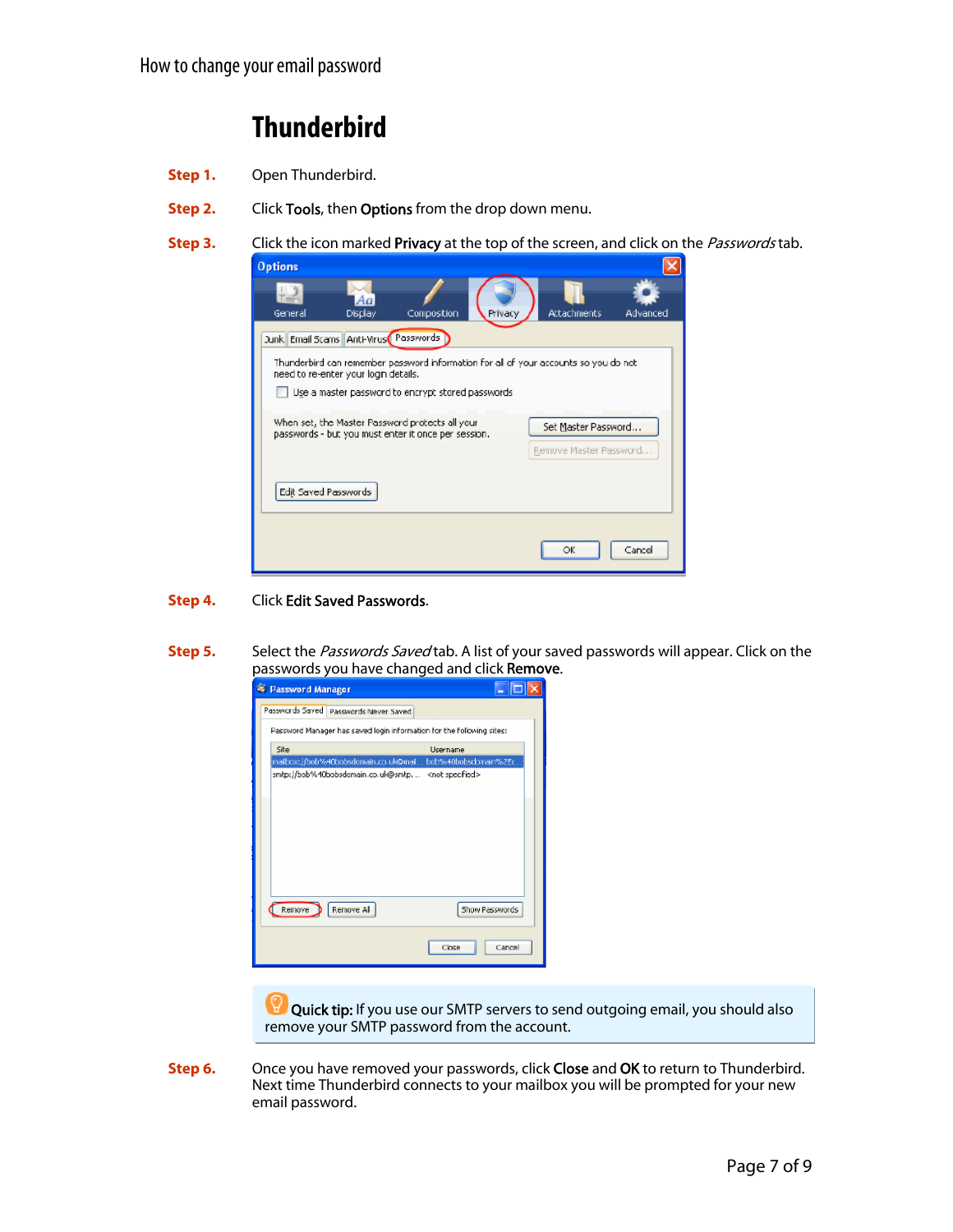#### **Mac Mail**

- <span id="page-8-0"></span>**Step 1.** Open Mac Mail.
- **Step 2.** Click Mail, then Preferences in the drop down menu.
- **Step 3.** Click the **Accounts** icon at the top of the screen.
- **Step 4.** Select your mailbox, then enter your new password in the text box provided.



**Step 5.** prompted, click **Save** to save the changes.<br>  $\bigcirc \bigcirc \bigcirc$ Click the red *close window* button in the top left corner of the screen and, when